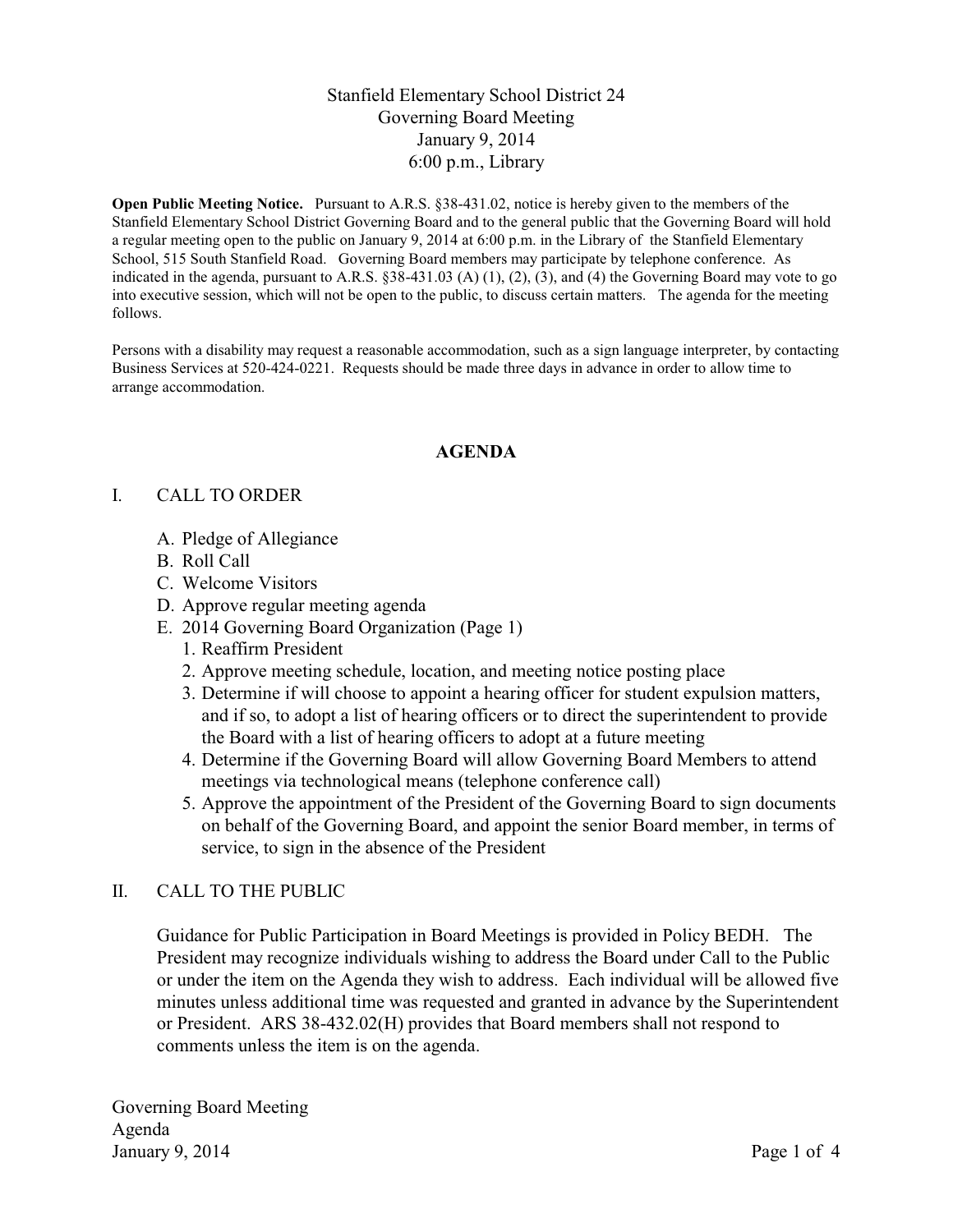The Board shall not hear personal complaints against school personnel or a person connected with the district. A procedure is provided by the Board for disposition of legitimate complaints in Policies KL, KB and KLD.

# LLAMADA AL PÚBLICO

La póliza BEDH, provee una guía publica para participar en juntas de la Mesa Directiva. El presidente de la Mesa Directiva puede reconocer a los individuos que desean dirigirse a la mesa bajo llamada al público o bajo el artículo en la agenda que desean tratar. A cada individuo se le otorgaran cinco minutos de tiempo, a menos que el Presidente o Superintendente le hayan concedido tiempo adicional por adelantado. La Póliza ARS 38- 432.02 dice que ningún miembro de la mesa responderá a ningún tipo de comentarios de temas que no estén en la agenda.

La mesa no oirá quejas personales en contra de personal de la escuela o personas que tengan alguna conexión con el Distrito. Para este tipo de quejas la mesa provee otro tipo de procedimientos para la disposición de quejas legítimas las cuales se encuentran en las siguientes Pólizas KL, KB, y KLD.

## III. APPROVAL OF MINUTES

Approve the December 12, 2013 regular governing board meeting minutes.

### IV. REPORTS

- A. Superintendent's Report
	- 1. Heinfeld, Meech & Co. letter on financial audit
	- 2. January 17, 2014 staff meeting
	- 3. Short and long term goals/ CIP
- B. December Public Funds Expenditure Reports (Pages 2-4)
- C. December Student Activities Report (Page 5)
- D. Principal's Report (Page 6)
- E. Operations Support Services Reports (Pages 7-9) 1. Maintenance
	- 2. Transportation
- V. NEW BUSINESS ACTION ITEMS PERSONNEL

Governing Board Meeting Agenda January 9, 2014 Page 2 of 4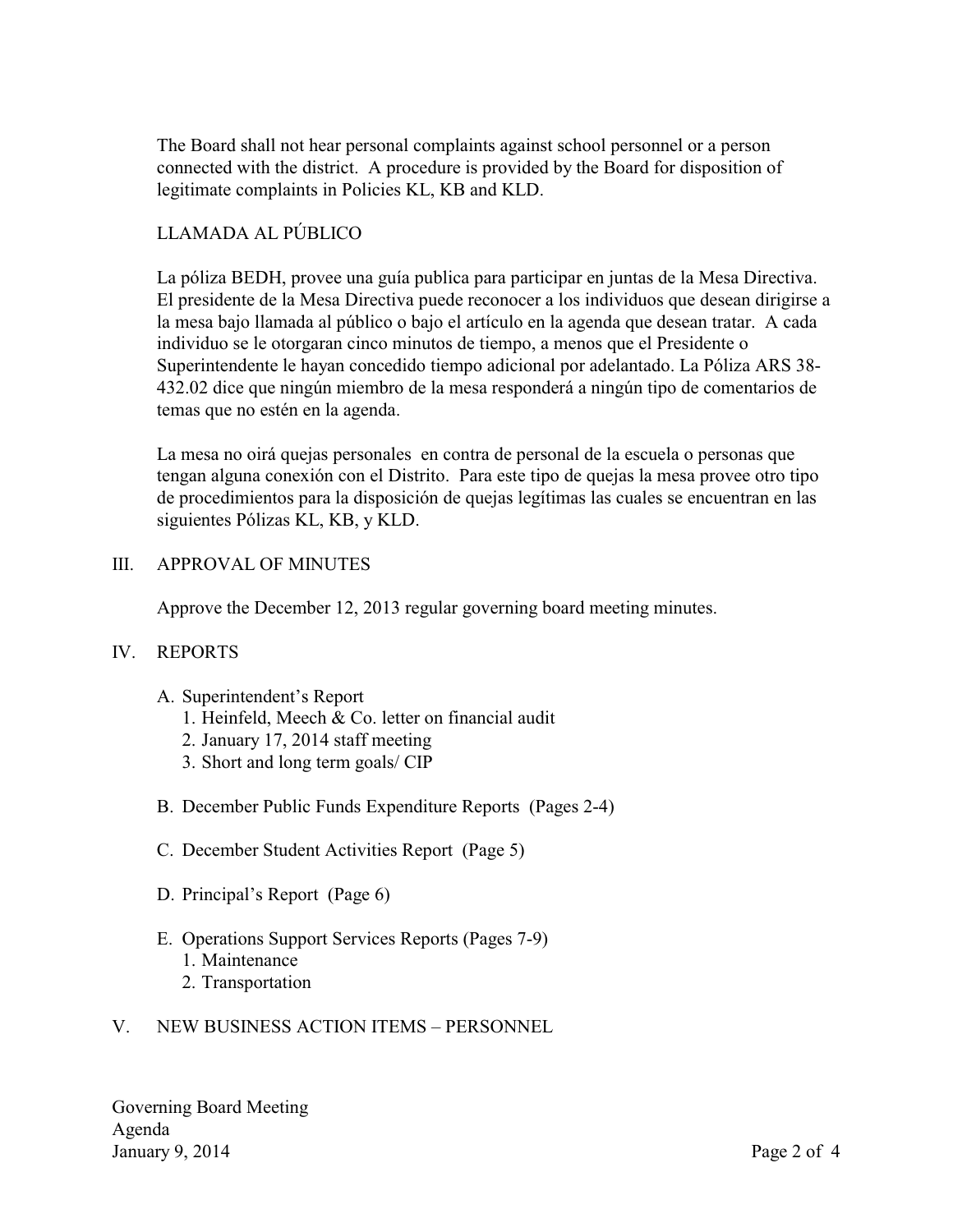All hiring is pending satisfactory completion of background investigation, records verification, and fingerprint report.

- A. Accept the resignation of Nancy Garcia, Instructional Aide, effective January 7, 2014.
- B. Approve extra duty contract for Carlos Marin, girl's softball coach.

### VI. NEW BUSINESS ACTION ITEMS – BUSINESS

A. Ratify approval of payroll vouchers

|   | 1. PV15 | \$150,853.87 |
|---|---------|--------------|
| - | ----    |              |

- 2. PV16 \$141,824.13
- B. Ratify approval of expense vouchers
	- 1. EV1423 \$12,568.77
	- 2. EV1424 \$33,365.65
	- 3. EV1425 \$89,814.10
	- 4. EV1426 \$18,724.04
- C. Approve the 2014-2015 Teacher Evaluation Status Statement of Assurance pursuant to A.R.S. §15-952.A & A.R.S.§15-537. (Pages 10-11)
- D. Approve first revision of the 2014-15 and 2015-16 school year calendars (Pages 12-14)
- E. Approve disposal of 360 damaged/obsolete books to established vendor for recycling (Back Pocket)
- F. 2013-2014 Continuous Improvement Plan (Front Pocket)
	- 1. Presentation of the Continuous Improvement Plan (No Action)
	- 2. Approve the Stanfield Elementary School District Continuous Improvement Plan for 2013-2014

### VII. NEW BUSINESS ACTION ITEMS - SCHOOL

A. Approve out of state travel for eighth grade students and sponsors to travel May 8 - 10, 2014 to Six Flags Magic Mountain in Valencia, California for the Eighth Grade Trip

VIII. NEW BUSINESS NON ACTION ITEMS (Policy Advisory Folder)

Governing Board Meeting Agenda January 9, 2014 Page 3 of 4